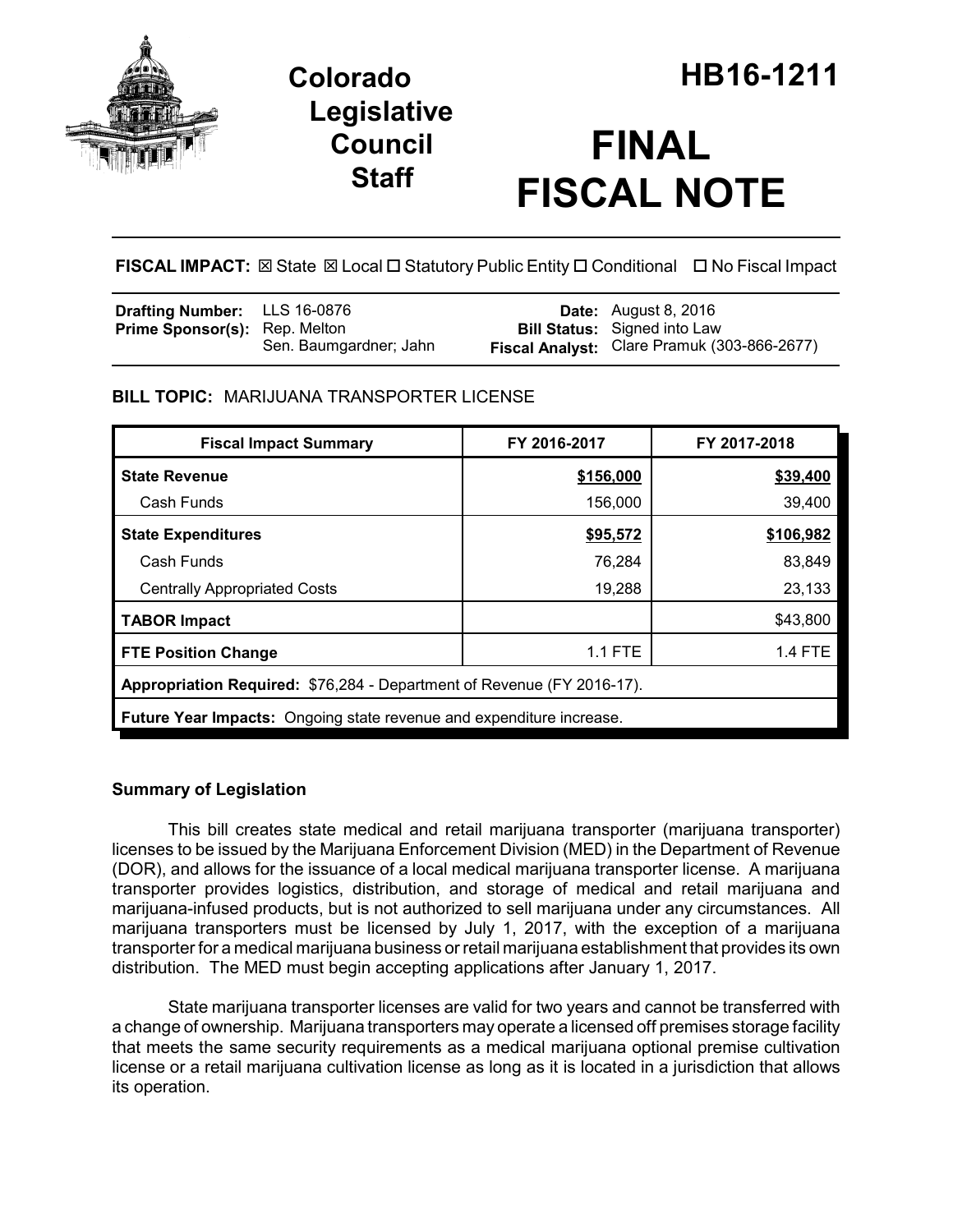August 8, 2016

Marijuana transporters are required to use the MED seed-to-sale tracking system to create shipping manifests documenting the transport of medical and retail marijuana and marijuana-infused products throughout the state. A marijuana transporter is responsible for all medical and retail marijuana and marijuana-infused products once it takes control of the product. Marijuana transporters may contract with multiple medical and retail marijuana licensees.

This bill repeals the retail marijuana transport license provisions in HB 16-1261.

#### **Background**

The MED currently has 12 couriers registered as vendors that provide delivery services for the medical and retail marijuana industry. Couriers must have a manifest created by a licensed medical marijuana business or retail marijuana establishment in order to lawfully transport marijuana. To be an MED registered vendor, applicants:

- must be at least 21;
- may not have any controlled substance felony convictions or any other felony convictions that have not been fully discharged five years prior to applying;
- may not have any delinquent government or child support debt;
- must be a Colorado resident at the time of application; and
- pay a fee.

#### **State Revenue**

### **This bill will increase state cash fund revenue by \$156,000 in FY 2016-17 and \$39,400 in FY 2017-18 to the Marijuana Cash Fund in the DOR.**

*Assumptions.* There are approximately 2,600 licensees for medical marijuana businesses and retail marijuana establishments combined. The fiscal note assumes a ratio of 1:100 for transporters to licensees for a total of 26 licensed transporters by the end of FY 2017-18. This assumes that 24 individuals will apply for transporter licenses in FY 2016-17 and 2 individuals in FY 2017-18. Half of these individuals will also apply for off premises storage permits, which will be renewed annually.

*Fee impact on marijuana transporters.* State law requires legislative service agency review of measures which create or increase any fee collected by a state agency. Table 1 below identifies an estimate of the fee impact of this bill. The actual marijuana transporter license fees will be set by the MED. Because regulatory costs will continue over the two years a marijuana transporter license is in force, the fee must offset two years of costs. Cultivation facility and product manufacturer licenses, similar annual license types, have a fee of \$2,200 per year. Therefore the fiscal note assumes a 2-year license fee of \$4,400 for a marijuana transporter license, plus a one-time \$1,000 application fee. The existing off premises storage permit fee is \$2,200.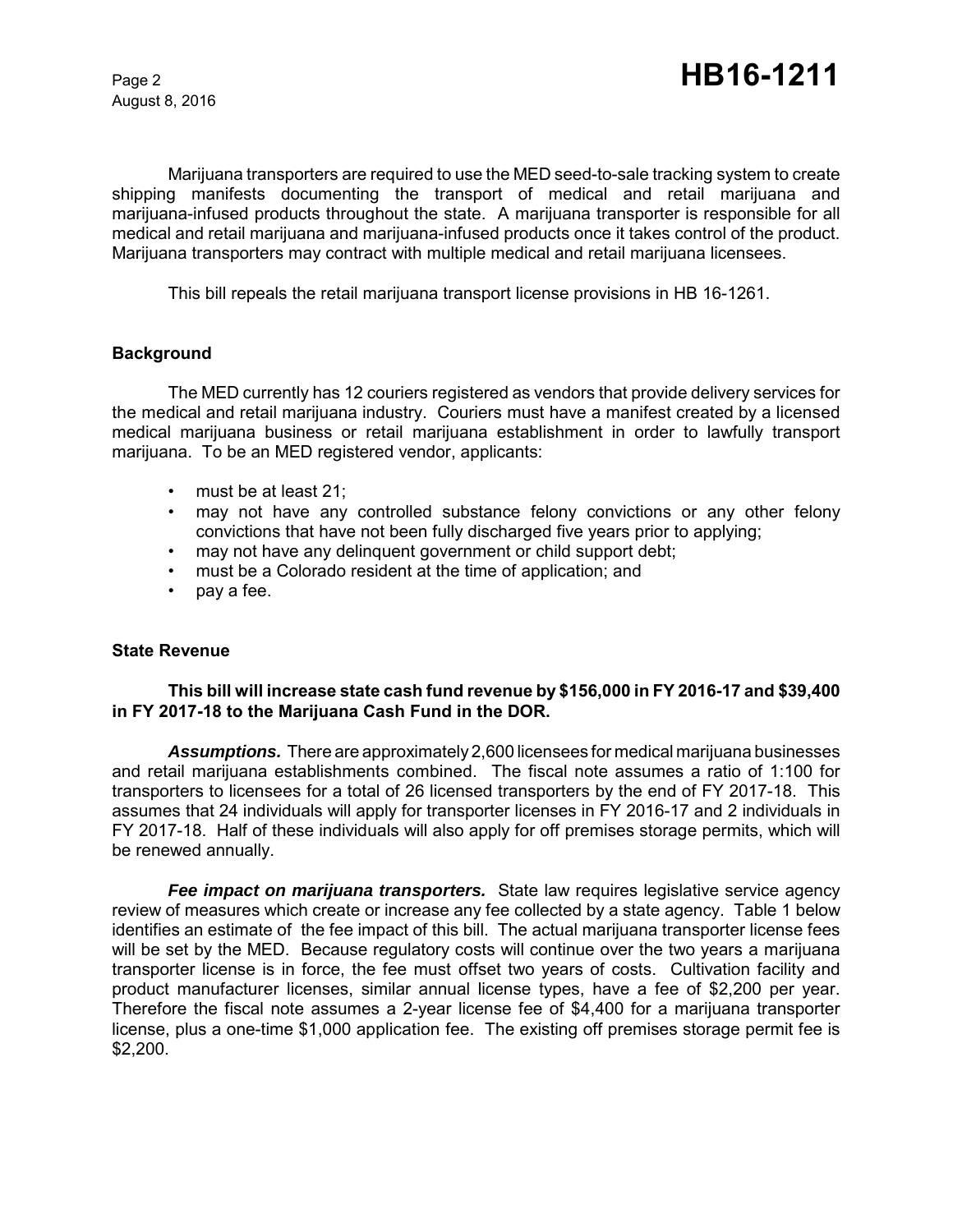August 8, 2016

| Table 1. Fee Impact on Marijuana Transporters Under HB16-1211 |         |               |                   |               |                   |  |
|---------------------------------------------------------------|---------|---------------|-------------------|---------------|-------------------|--|
|                                                               |         | FY 2016-17    |                   | FY 2017-18    |                   |  |
| <b>Type of Fee</b>                                            | Fee     | <b>Number</b> | <b>Fee Impact</b> | <b>Number</b> | <b>Fee Impact</b> |  |
| <b>Transporter Application Fee</b>                            | \$1,000 | 24            | \$24,000          | 2             | \$2,000           |  |
| Transporter License Fee (3-year)                              | 4,400   | 24            | 105,600           | 2             | 8,800             |  |
| Off Premises Storage Permit                                   | 2,200   | 12            | 26,400            | 13            | 28,600            |  |
| TOTAL                                                         |         |               | \$156,000         |               | \$39,400          |  |

# **TABOR Impact**

This bill increases state cash fund revenue from fees, which will increase the amount of money required to be refunded under TABOR. TABOR refunds are paid out of the General Fund.

### **State Expenditures**

**This bill increases state cash fund expenditures by \$95,572 and 1.1 FTE in FY 2016-17 and \$106,982 and 1.3 FTE in FY 2017-18.** 

| Table 2. Expenditures Under HB16-1211              |                |            |  |  |  |
|----------------------------------------------------|----------------|------------|--|--|--|
| <b>Cost Components</b>                             | FY 2016-17     | FY 2017-18 |  |  |  |
| <b>Personal Services</b>                           | \$53,035       | \$63,612   |  |  |  |
| <b>FTE</b>                                         | <b>1.1 FTE</b> | 1.4 FTE**  |  |  |  |
| <b>Operating Expenses and Capital Outlay Costs</b> | 5,748          | 1,235      |  |  |  |
| <b>Legal Services</b>                              | 9,501          | 19,002     |  |  |  |
| <b>Computer Programming and Testing</b>            | 8,000          |            |  |  |  |
| Centrally Appropriated Costs*                      | 19,288         | 23,133     |  |  |  |
| <b>TOTAL</b>                                       | \$95,572       | \$106,982  |  |  |  |

*\* Centrally appropriated costs are not included in the bill's appropriation.*

*\*\* Includes 0.1 FTE for Department of Law.*

*Personal services, operating expenses and capital outlay costs.* **The MED requires** 1.1 FTE in FY 2016-17 and 1.3 FTE in FY 2017-18 to administer the marijuana transporter licensing program. These costs are prorated for FY 2016-17 to account for the bill's effective date. Staff will develop the license requirements and train for the January 1, 2017, program start. Operating and capital outlay costs include desks, computers, telephones, and supplies. Beginning January 1, 2017, staff will:

- input application information into the licensing software;
- respond to licensing queries;
- assist Background Investigation Unit staff investigate license applicants; and
- monitor compliance with license requirements.